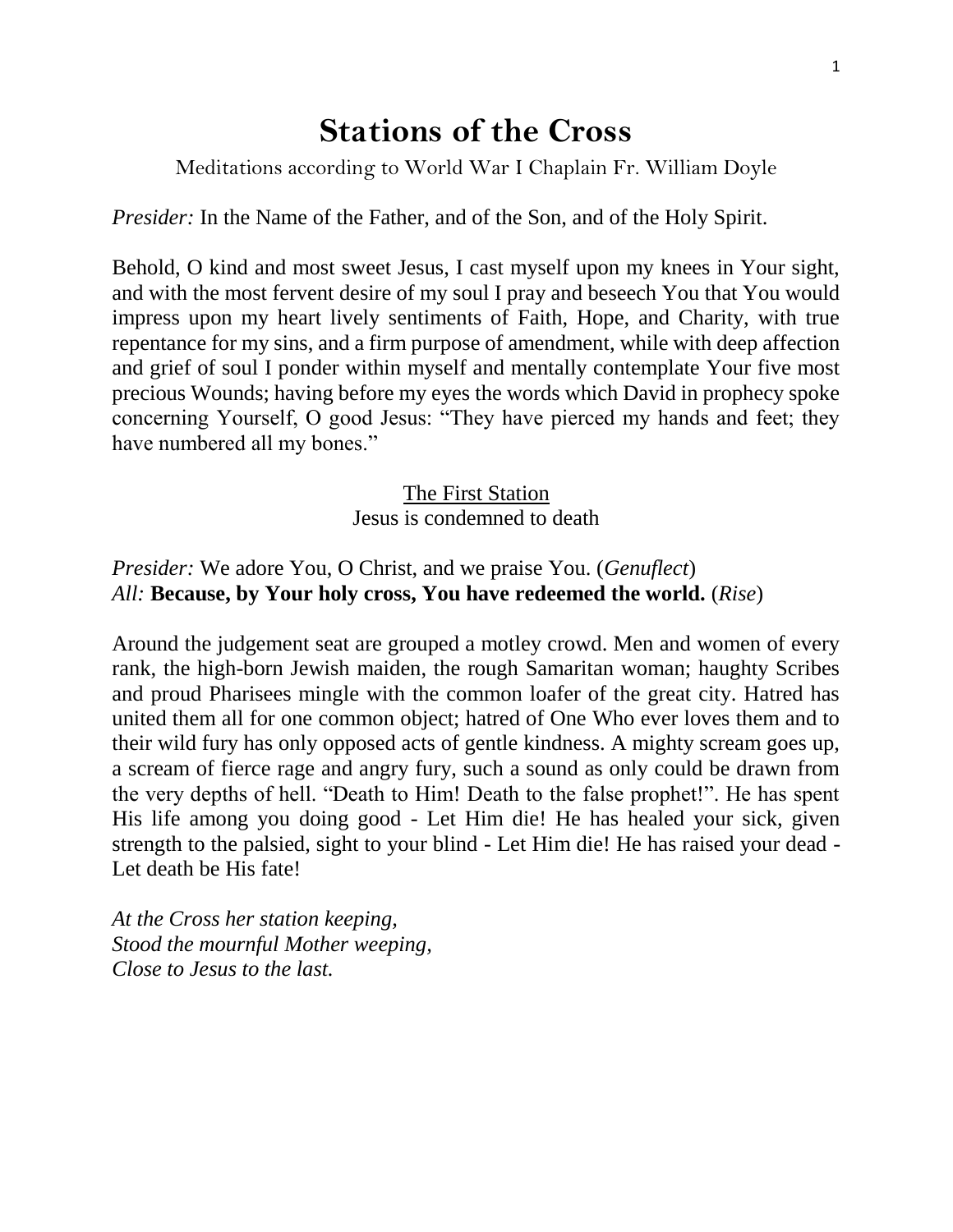# The Second Station Jesus carries His cross

#### *Presider:* We adore You, O Christ, and we praise You. (*Genuflect*) *All:* **Because, by Your holy cross, You have redeemed the world.** (*Rise*)

Away from the palace now a sad procession is winding. On the faces of the multitude a fiendish joy is written, they have had their wish and now issue forth to glut their eyes on the dying struggles of the suffering innocent One. Painfully He is toiling up the long narrow street, narrower still from the crowds that line the way; each step is agony, each yard of ground He covers a fresh martyrdom of ever increasing suffering. With a refinement of cruelty His enemies have placed upon His shoulders the heavy, rough beams which will be His last painful resting place.

Cruelly the heavy beam weighs upon His mangled flesh and cuts and chafes a long, raw sore deep to the very bone.

*Through her heart, His sorrow sharing, All His bitter anguish bearing, Now at length the sword has passed.*

> The Third Station Jesus falls the first time

## *Presider:* We adore You, O Christ, and we praise You. (*Genuflect*) *All:* **Because, by Your holy cross, You have redeemed the world.** (*Rise*)

Bravely has our Lord borne the galling weight of His cross; bravely has He struggled on, tottering and stumbling, longing for a moment's rest, yearning for a respite however short. But rest He will not, that He may teach us how unfalteringly we must press on to our goal. But nature will have its way. His sight grows dim; His strength fails and with a crash our Saviour lies extended on the ground. Oh! if you have not hearts of stone let Him lie even thus, poor, crushed and broken thing. If you have but one spark of compassion left, one tender feeling of sympathy urge Him not on awhile, so spent, so weary. On a poor maimed brute you have pity - think of the sorrow of Him extended there.

*O how sad and sore distressed Was that Mother highly blest, Of the sole-begotten One!*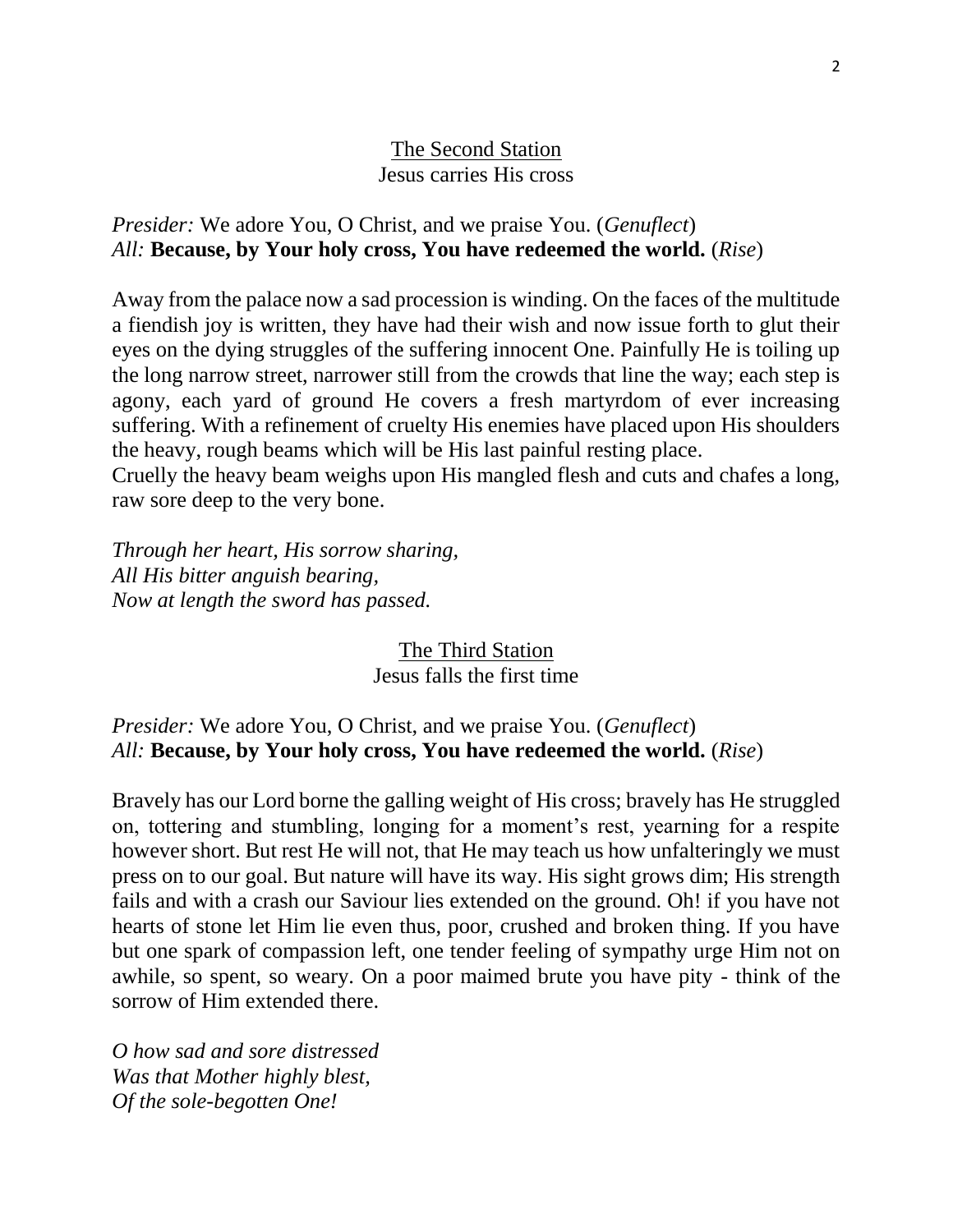#### Fourth Station Jesus meets His afflicted Mother

#### *Presider:* We adore You, O Christ, and we praise You. (*Genuflect*) *All:* **Because, by Your holy cross, You have redeemed the world.** (*Rise*)

To sensitive souls the pain they cause others is far worse than any sufferings they may endure themselves. They may have much to endure, but to see others in pain causes them deeper grief. Jesus and Mary meet. Alone He could have suffered with joy so that she, His dearest Mother, might have been spared the agony of seeing all He must endure. With one look of pity Jesus reads the anguish of that cruelly lacerated heart; with one long gaze of infinite love and pity Mary sees the depth of her Son's woe, His long hours of torture, His utter weariness, His sorrow, His grief, His anguish. May she not help Him? At least lift for one moment that cross?

*Christ above in torment hangs, She beneath beholds the pangs Of her dying, glorious Son.*

# The Fifth Station Simon of Cyrene helps Jesus to carry the cross

## *Presider:* We adore You, O Christ, and we praise You. (*Genuflect*) *All:* **Because, by Your holy cross, You have redeemed the world.** (*Rise*)

When God lays a cross upon us, some misfortune, some unexpected burden, instead of thanking Him for this precious gift, too often we rebel against His will. We forget that our Saviour never sends a cross alone, but ever sweetens its bitterness, lightens its weight by His all-powerful grace. With reluctance, with unwillingness, Simon bears the cross of His Master. At first his spirit revolted against this injustice, his pride rebelled against this ignominy. But once he accepted with resignation, his soul was filled with heavenly sweetness, he felt not the weight of the heavy beams, he heeded not the jibes of the multitude but pressed on after His Master, proud to be His follower.

*Bruised, derided, cursed, defiled, She beheld her tender Child, All with bloody scourges rent,*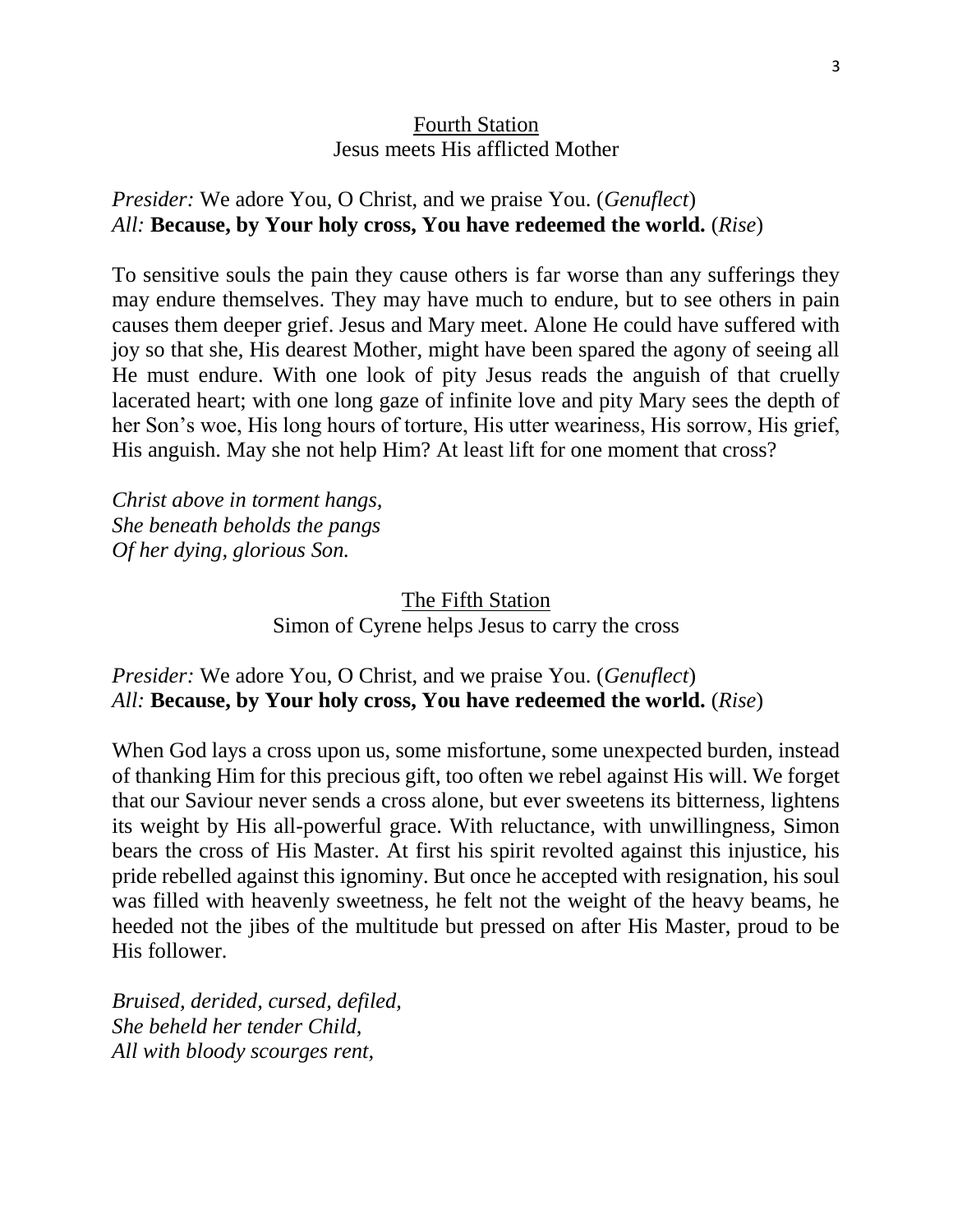#### The Sixth Station Veronica wipes the face of Jesus

# *Presider:* We adore You, O Christ, and we praise You. (*Genuflect*) *All:* **Because, by Your holy cross, You have redeemed the world.** (*Rise*)

As the sorrowful procession moves slowly on, a woman, who with anxious gaze has watched its approach, steps forward and wipes the sacred face of Jesus. It is a simple action, yet reveals the kindly thoughtfulness of a charitable heart. Gladly would Veronica have done all in her power to lessen the sufferings of the Lord, to ease the dreadful burden which was crushing Him, to show some mark of sympathy and compassion. That little act of love touched the broken Heart of Jesus; He wipes the clotted blood and streaming sweat from His Face, leaving His sacred image stamped on the veil of Veronica; but deeper and more clear cut did He impress on her heart the memory of His passion.

*For the sins of His own nation Saw Him hang in desolation Till His spirit forth He sent.*

> The Seventh Station Jesus falls the second time

*Presider:* We adore You, O Christ, and we praise You. (*Genuflect*) *All:* **Because, by Your holy cross, You have redeemed the world.** (*Rise*)

Jesus falls a second time, crushed beneath the weight of His awful sufferings which are fast draining His strength. Exhausted and spent He lies upon the rough-paved ground, a cruel resting place for His bleeding, lacerated body. Vainly He tries to rise, for love impels Him on to the consummation of the sacrifice, but His tottering limbs will not support Him and once again He falls upon the ground. Again the soldiers with fiendish brutality drag Him to His feet with coarse jibes and mocking laughter, with kicks and blows they drive Him on, pulling Him now forward, now back, striving if possible to add to the sufferings of the patient victim.

*O thou Mother! fount of love, Touch my spirit from above. Make my heart with thine accord:*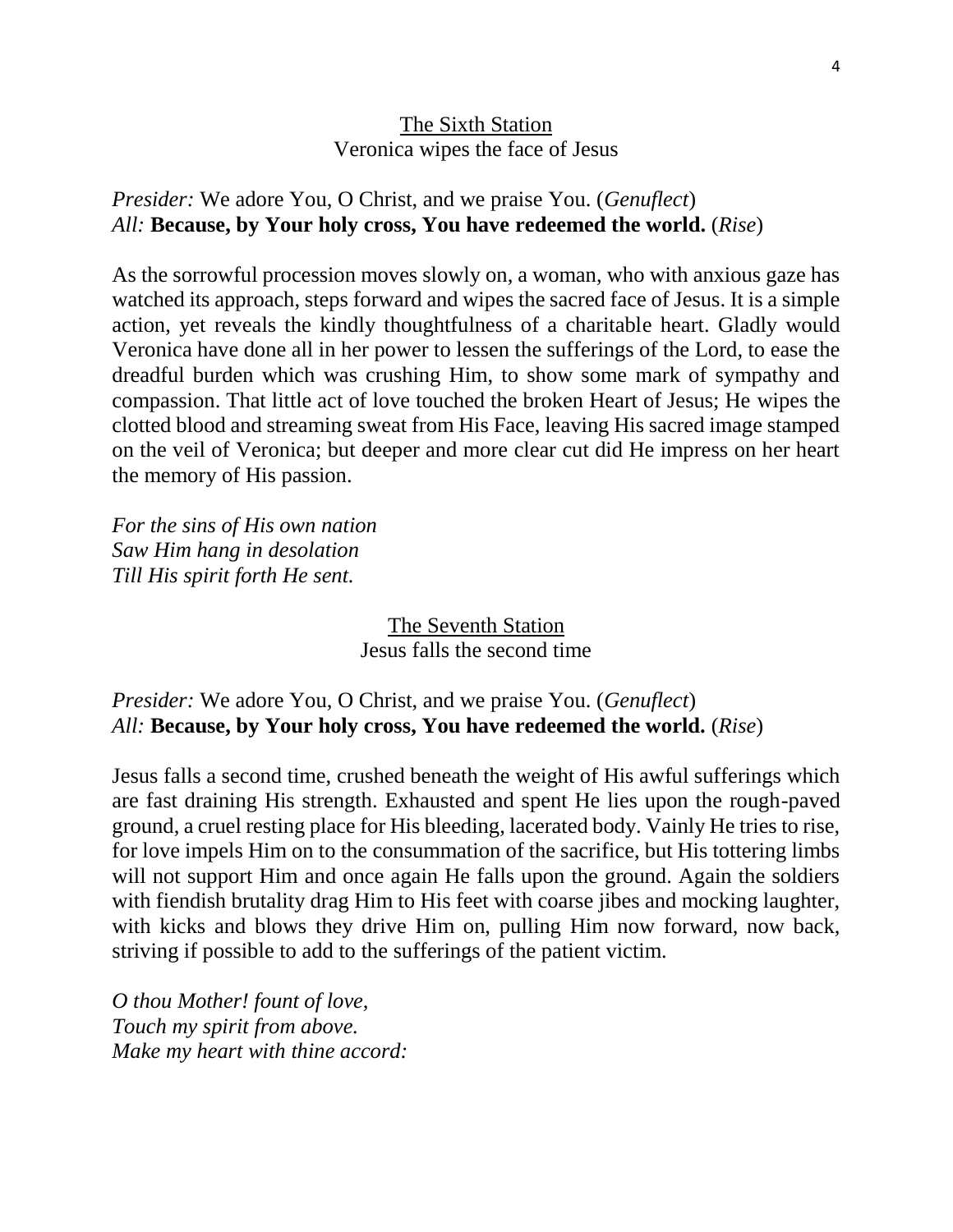# The Eighth Station The daughters of Jerusalem weep over Jesus

# *Presider:* We adore You, O Christ, and we praise You. (*Genuflect*) *All:* **Because, by Your holy cross, You have redeemed the world.** (*Rise*)

The disciples of Jesus have deserted their Master, and fearful for their own safety, have abandoned Him to His fate. Peter who would die for Him, Matthew who left all to follow Him, are far from Him now and dread to be pointed to as His friends. Yet Jesus is not alone. A few, a faithful few, remain beside Him still: poor, weak women, but strong with the courage of love. The brutal crowd surge round, inflamed with hate and lust for blood; but they offer Him the tribute of a woman's heart - the silent tears of sympathy. "Weep not for Me," He says, "weep rather for those who unlike these My executioners will one day crucify Me again with full knowledge of what they do."

*Make me feel as thou hast felt: Make my soul to glow and melt With the love of Christ my Lord.*

> The Ninth Station Jesus falls the third time

*Presider:* We adore You, O Christ, and we praise You. (*Genuflect*) *All:* **Because, by Your holy cross, You have redeemed the world.** (*Rise*)

The hill of Calvary is almost reached, the hour of the great sacrifice is at hand. Still the heart of Jesus thirsts for suffering to show His great, His all devouring love for us. Again He falls! With limbs all bruised and broken, with a body all one raw, red, quivering sore, each step He took was agony. But to fall thus helpless on the ragged ground, to be kicked and beaten as He lay with nerveless limbs all paralyzed with pain must have been to His high-strung, delicate frame a thousand-fold martyrdom. The executioners were alarmed. Was death going to rob them of their victim and cheat them of the joy they promised themselves as their victim writhed in the agonies of death?

Holy Mother! pierce me through. In my heart each wound renew Of my Savior crucified.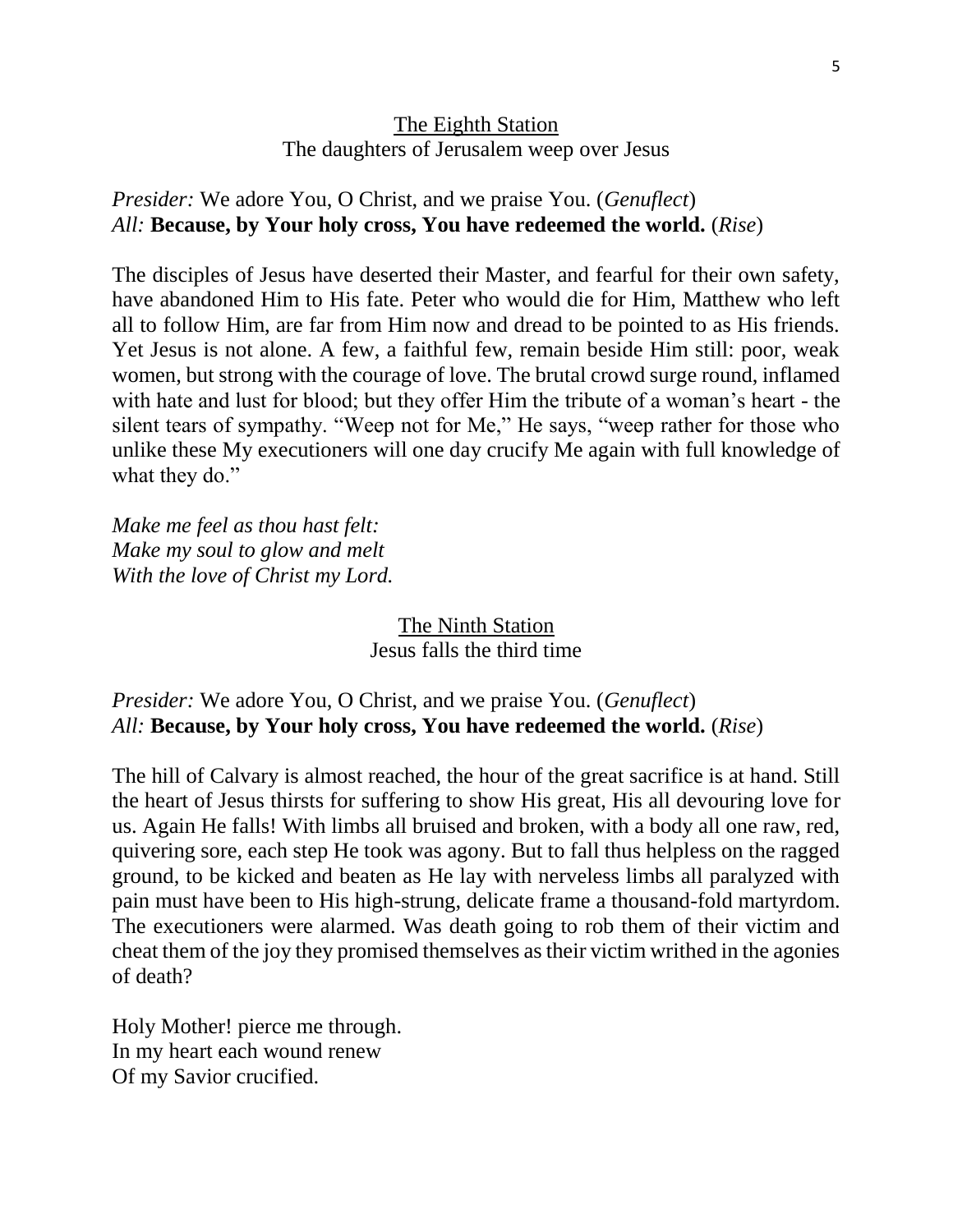#### The Tenth Station Jesus is stripped of His garments

# *Presider:* We adore You, O Christ, and we praise You. (*Genuflect*) *All:* **Because, by Your holy cross, You have redeemed the world.** (*Rise*)

At last He stands upon the hill of shame to pay the price of our redemption. In the eyes of His Eternal Father, a sinner laden with the crimes of a wicked world; before men, the most abject and abandoned of creatures. A brutal soldier advances. He lays his hand upon the garment of Jesus and roughly tears it from His sacred shoulders. The cloth has sunk deeply into the gaping wounds left by the recent scourging, and driven deeper still by the weight of the cross and the oft-repeated blows. With a horrid, rending sound the wounds are torn open afresh, the sacred blood gushes forth anew and bathes His limbs in its ruddy stream. It is a moment of awful agony.

*Let me share with thee His pain, Who for all my sins was slain, Who for me in torments died.*

> The Eleventh Station Jesus is nailed to the cross

## *Presider:* We adore You, O Christ, and we praise You. (*Genuflect*) *All:* **Because, by Your holy cross, You have redeemed the world.** (*Rise*)

Upon His last resting place Jesus lays Himself down. No soft bed, no easy couch to ease the agony of His aching limbs, but a hard, rough beam must be His place of death. Meekly He extends His arms, those arms ever open to welcome back the repentant sinner, and offers His hands to be pierced as the Prophet had foretold. A long, blunt nail is placed upon the palm: a heavy, dull thud, the crunch of parting flesh and rending muscle, the spouting crimson blood which covers the face and hands of the hardened soldier and Jesus is fastened to the cross. Come, sinner, gaze upon your work for you have nailed Him there! Your sins it was which flung your Saviour down, your sins which drove the iron deep into His sacred flesh.

*Let me mingle tears with thee, Mourning Him who mourned for me, All the days that I may live.*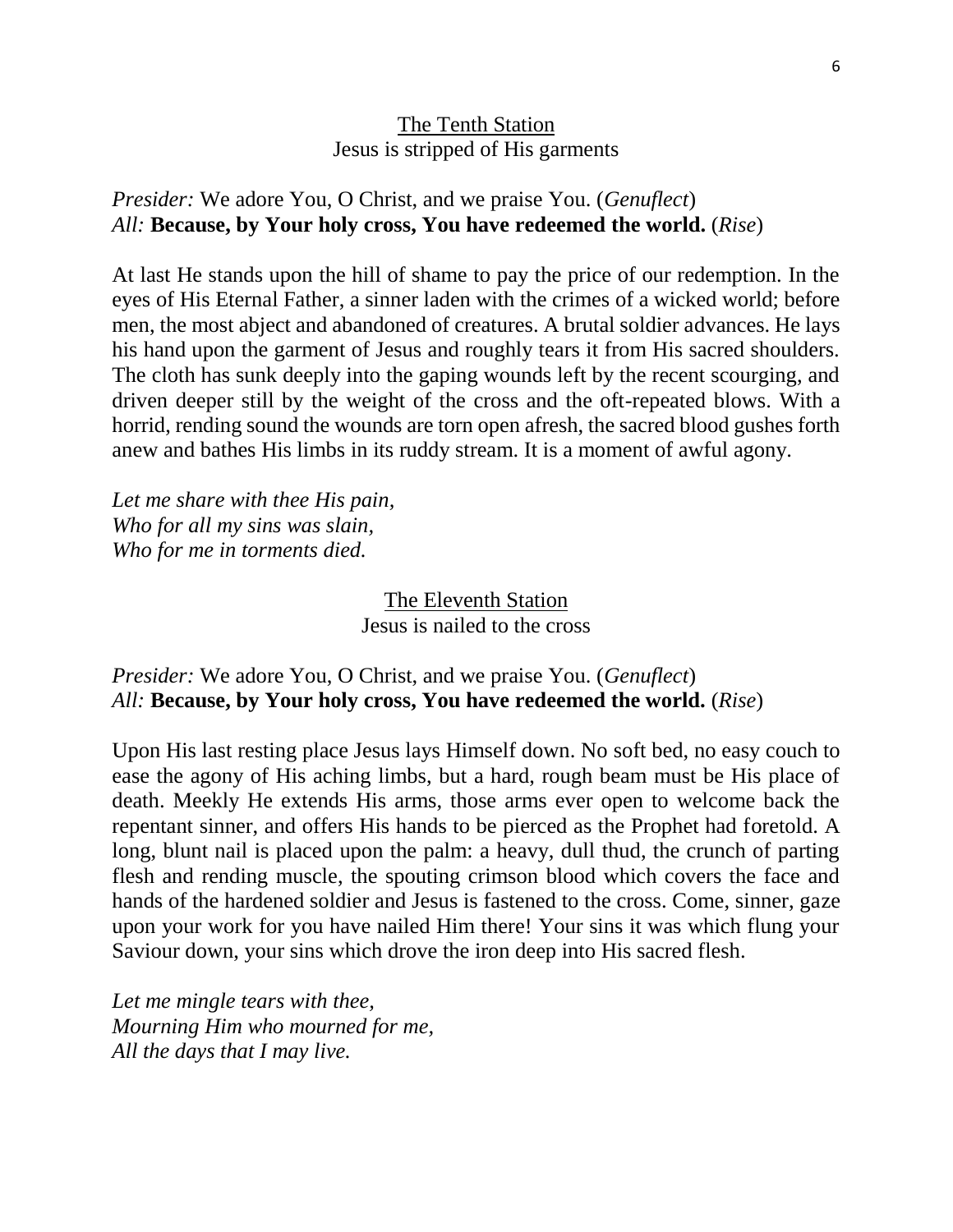## The Twelfth Station Jesus dies on the cross

# *Presider:* We adore You, O Christ, and we praise You. (*Genuflect*) *All:* **Because, by Your holy cross, You have redeemed the world.** (*Rise*)

Upon the cross He hangs now, the most abject and despised of all men […] There He hangs, in agony no human lips can tell, no mind conceive, an impostor, a vile hypocrite, a failure. "He came to make Himself a King! See, we have crowned His brow with a royal, sparkling diadem. He sought a kingdom! From that elevated throne let Him look upon the land which will never be His now. He threatened our Scribes with woes and punishments, let Him look to His own fate and if He has that power which some say was His, let Him come down now from the cross and we too shall believe in His word."

*Let me, to my latest breath, In my body bear the death Of that dying Son of thine.*

> The Thirteenth Station Jesus is taken down from the cross

## *Presider:* We adore You, O Christ, and we praise You. (*Genuflect*) *All:* **Because, by Your holy cross, You have redeemed the world.** (*Rise*)

Mary stands at the foot of the cross to receive in her arms the lifeless body of her Son. Once more His head is resting on her bosom as it used to do long years ago when a little child He nestled to His Mother's breast. But now that sacred head is bruised and swollen, stamped with the cruel mark of the mocking diadem; His hair all clotted with the oozing blood, tangled and in disorder. Even she, upon whose heart is stamped every lineament of her Son's dear face, can scarcely recognise His features now. On every line is marked the anguish of long drawn agony, of torture and agonizing pain, of woe, unutterable woe, of sorrow, suffering and abandonment.

*Wounded with His every wound, Steep my soul till it hath swooned, In His very Blood away;*